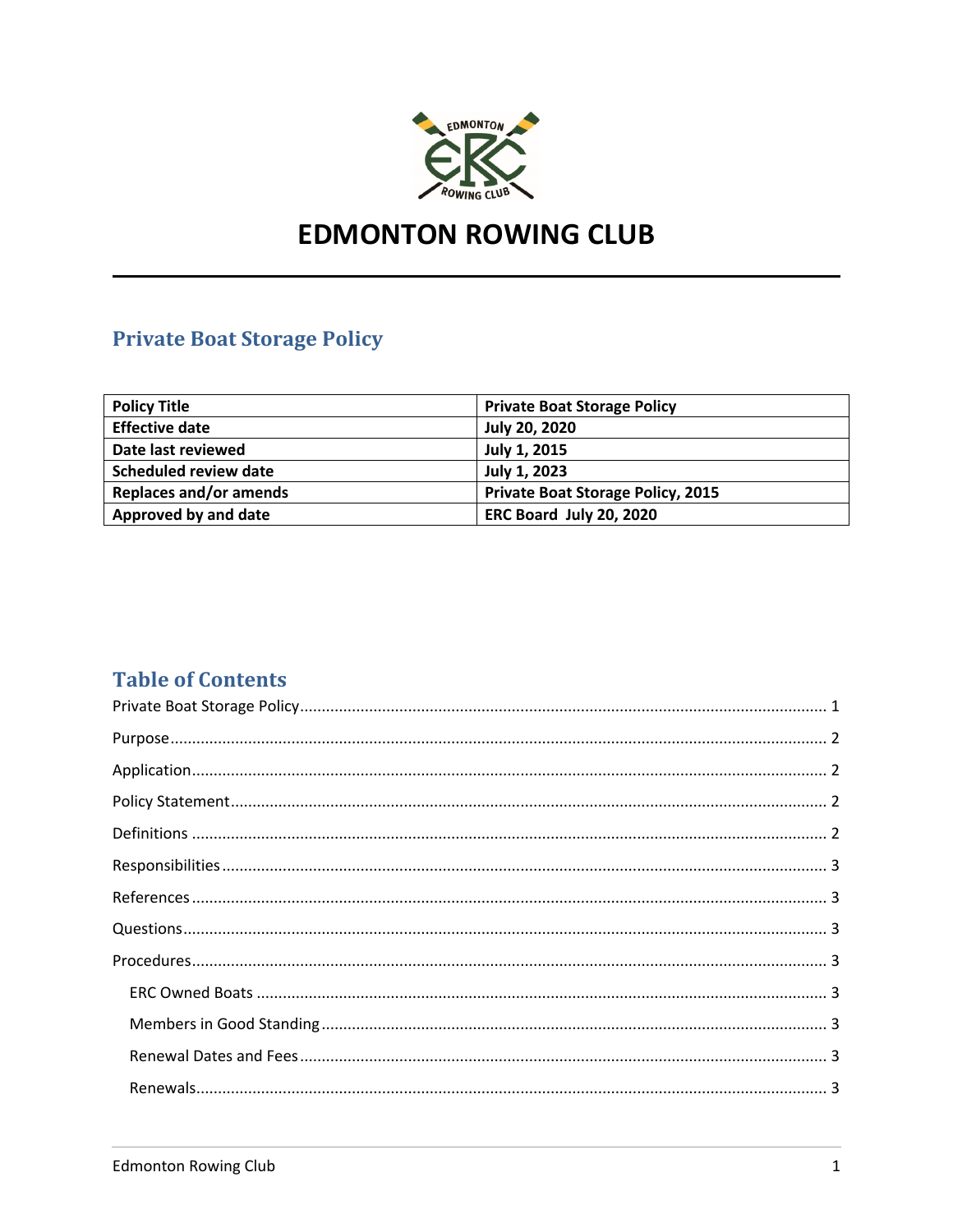# **Purpose**

1. The Private Boat Storage Policy was developed to provide a fair system for the allocation of new and existing boat storage rental spaces within the Edmonton Rowing Club.

# **Application**

2. This policy applies to all ERC members who own and store private boats in ERC facilities, the Membership Director, and the Club Manager.

# **Policy Statement**

- 3. The ERC is committed to maintaining a fair system of boat storage allocation within the Edmonton Rowing Club. The ERC therefore enacts this policy to outline guidelines and procedures to be followed in regard to private equipment storage. This document also outlines consequences when violations or breaches of this policy occur.
- 4. Currently private storage space is available only in the Old Boathouse.

# **Definitions**

- 5. For the purposes of this policy, membership refers to a full year membership running from April 1<sup>st</sup> to March 31<sup>st</sup>.
- 6. For the purposes of this policy, a member in good standing:
	- holds a current membership in one of the ERC membership categories Junior, Sport, Senior, Master, or Life;
	- has paid all applicable membership fees to the ERC, Alberta Rowing Association (ARA) and Rowing Canada Aviron (RCA);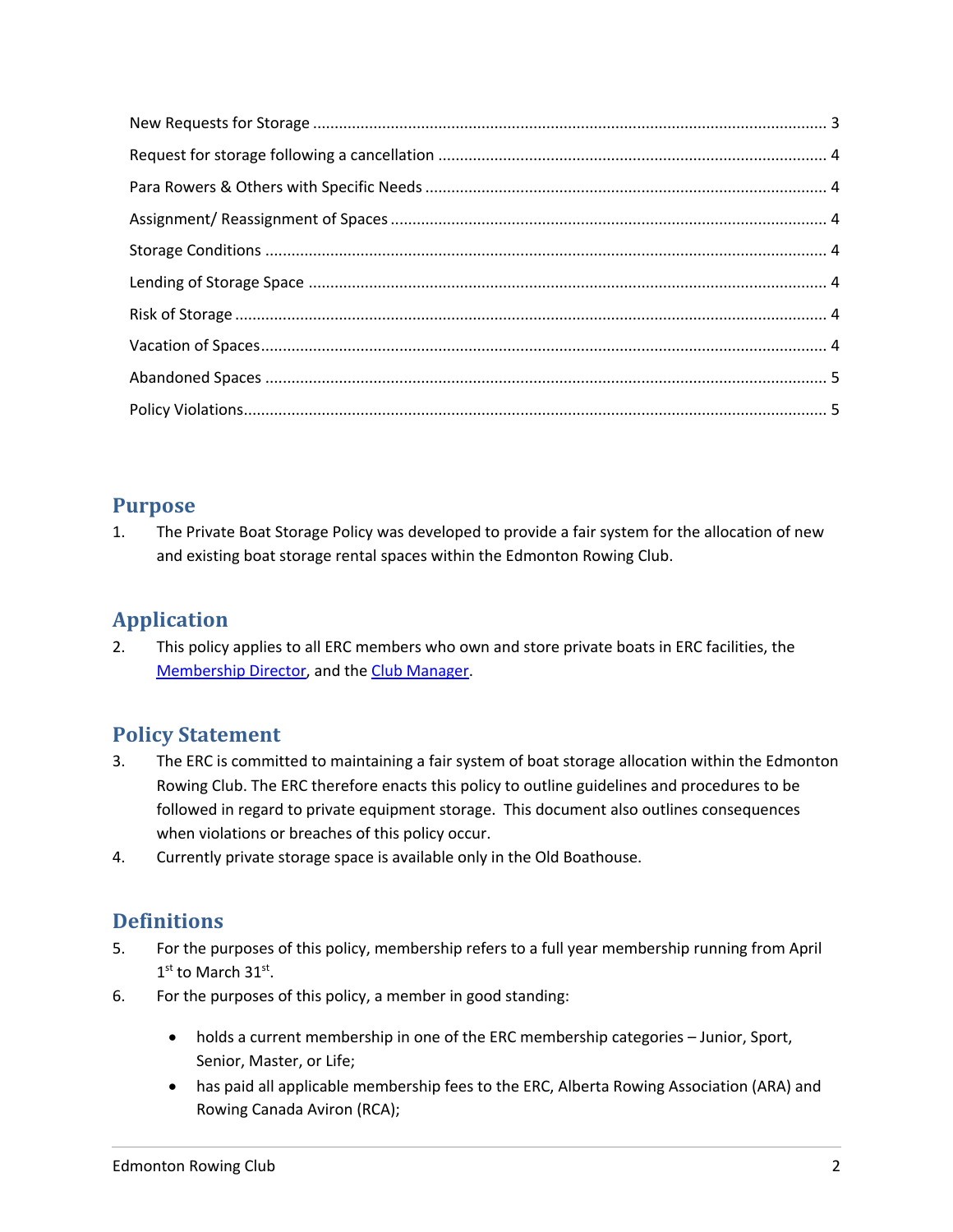- has read and signed the ERC liability waiver relevant to the individual's situation; and;
- is compliant with non-monetary membership requirements including bingo and volunteer commitments.

# **Responsibilities**

- 7. The Club Manager is responsible for maintaining an inventory of the privately-owned rowing shells and assists the Membership Director with the collection of storage payments as requested.
- 8. Private boat owners are responsible for following this policy.

#### **References**

9. This policy is read in conjunction with the ERC Code of Conduct, ERC Guest and Occasional Rower Policy, as well as the ERC Policy on Facility Use.

# **Questions**

10. Questions about this policy can be directed to the Club Manager.

### **Procedures**

#### **ERC Owned Boats**

11. The ERC may need to increase the storage space it uses for club boats from time to time. If this requires the removal of private boats from ERC facilities, affected members will have until the end of the rental term to remove their boats. For each class of boat (1x, 2x-, 4x-, 8+), the boats most recently allocated to storage spaces will be the first to be removed.

#### Members in Good Standing

12. Only ERC members in good standing are eligible to store boats in ERC facilities.

#### Renewal Dates and Fees

- 13. The term of paid boat storage at the Edmonton Rowing Club is twelve (12) months, April 1 to March 31, annually. The annual fee covers one boat, its rigger, and set of oars.
- 14. Members storing boats must pay all fees and dues in full by May  $1<sup>st</sup>$  of each year.

#### Renewals

- 15. Renewals of existing boat storage assignments will be given priority over new requests until April 30 of each year.
- 16. After April 30, if a renewing renter has not paid all relevant fees, their boat storage request will be moved the end of the current request queue.

#### New Requests for Storage

17. Requests for storage must be made to the Club Manager.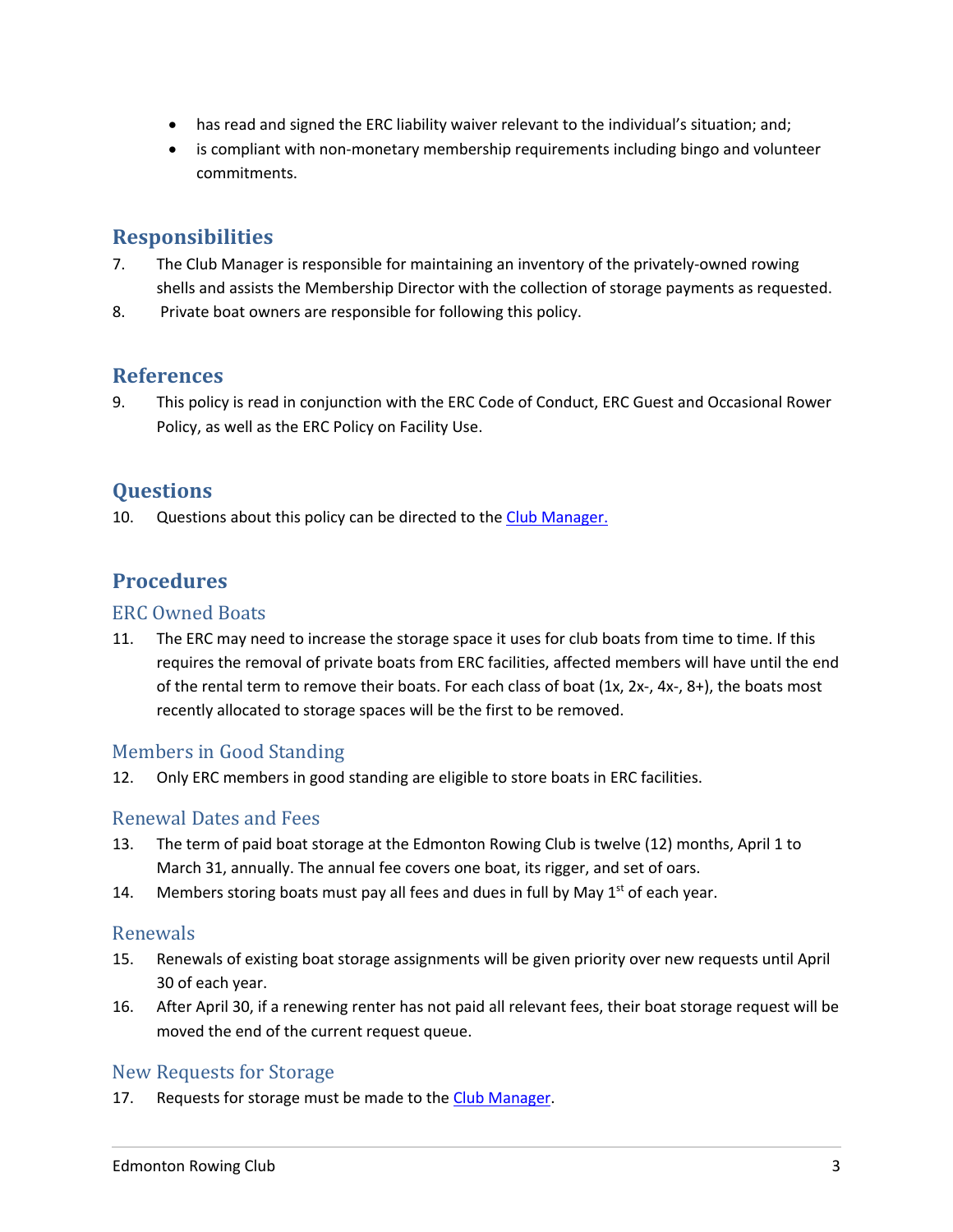- 18. If no spaces are available when a request for storage is made, the ERC will create a waiting list for available spaces. Spaces will be assigned as they become available, and in order the request was made.
- 19. When spaces become available, the first member on the waiting list will be notified and has 7 days to accept or decline the available space.
- 20. If declined, the member's request will be removed from the waiting list.
- 21. If the member accepts the available space, they will be invoiced for the cost of storage with payment due upon acceptance.

#### Request for storage following a cancellation

22. A member who loses the privilege of a storage space may make a new request for storage.

#### Para Rowers & Others with Specific Needs

23. Para rowers and others with specific needs have priority on shelf assignments. Location priority consideration will be given to members who have specific needs for handling their rowing shell.

#### Assignment/ Reassignment of Spaces

24. The ERC may assign or reassign spaces to renters at any time. The ERC reserves the right to move shells among the racks and slings inside the boathouse.

#### **Storage Conditions**

- 25. Shells must be stored in their allotted spaces.
- 26. Shells and oars must be stored safely.
- 27. Shells and oars stored in violation of these requirements may not be granted storage space the following membership year or may have their current assignment suspended or cancelled.

#### Lending of Storage Space

28. Members must obtain approval from the Club Manager before lending their boat storage space to another boat owner. Subletting of spaces is not allowed.

#### **Risk of Storage**

- 29. All privately owned equipment is stored at the risk of the owner. The ERC is not responsible for any damage to, loss of, or theft of members' equipment stored on ERC premises. The ERC strongly encourages private owners to purchase insurance for their equipment.
- 30. If the boat owner or the ERC recognizes that the ERC was, or may have been, responsible for causing damage to private equipment, the boat owner and the Club Manager will discuss the circumstances. The Club Manager will then bring this information forward to the Executive for review.

#### **Vacation of Spaces**

31. A private boat owner can remove their equipment from storage at any time, with the understanding that there are no refunds on boat storage fees.